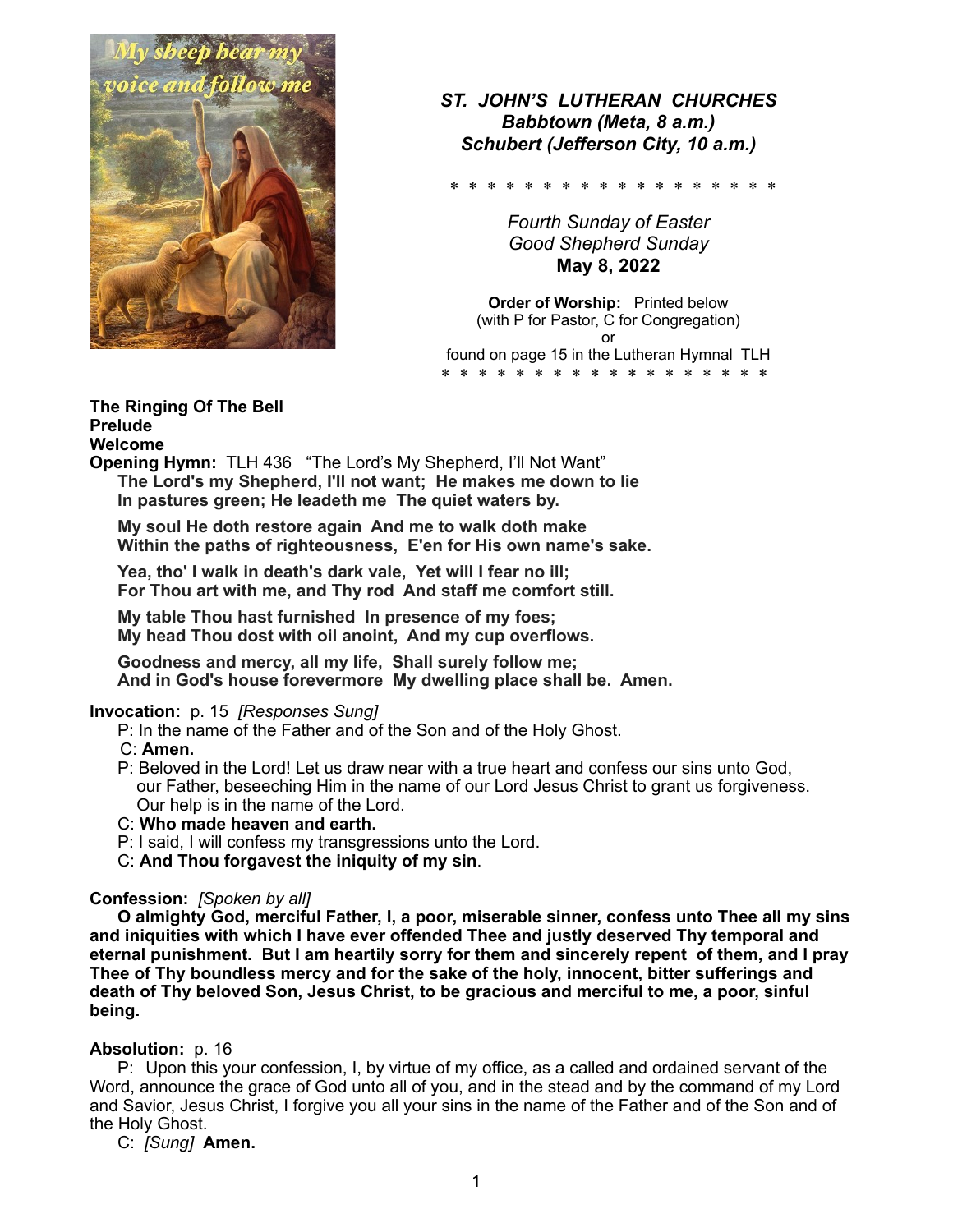**Introit** 

**Gloria Patri:** p.16 *[Sung]* 

 C: **Glory be to the Father and to the Son and to the Holy Ghost; As it was in the beginning, is now, and ever shall be, world without end. Amen.**

## **Kyrie:** p.17*[Sung]*

C: **Lord, have mercy upon us. Christ, have mercy upon us. Lord, have mercy upon us.** 

**Gloria in Excelsis**:p. 17-19 *[Sung]* 

 C: **Glory be to God on high; And on earth peace, good will toward men. We praise Thee, we bless Thee, we worship Thee, We glorify Thee, we give thanks to Thee, for Thy great glory. O Lord God, heav'nly King, God the Father Almighty. O Lord, the only-begotten Son, Jesus Christ; O Lord God, Lamb of God, Son of the Father, That takest away the sin of the world, have mercy upon us. Thou that takest away the sin of the world, receive our prayer. Thou that sittest at the right hand of God the Father, have mercy upon us. For Thou only art holy; Thou only art the Lord. Thou only, O Christ, with the Holy Ghost, art most high in the glory of God the Father. Amen.** 

## **Salutation And Response:** p.19

- P: The Lord be with you.
- C: *[Sung]* **And with thy spirit.**

## **The Prayer Of The Day:** *[Spoken by all]*

 **Almighty God, merciful Father, since You have wakened from death the Shepherd of Your sheep, grant us Your Holy Spirit that when we hear the voice of our Shepherd we may know Him who call us each by name and follow where He leads; through the same Jesus Christ, Your Son, our Lord, who lives and reigns with You and the Holy Spirit, one God now and forever.** 

**Response** *[Sung]:* **Amen.** 

#### **First Scripture Reading:** Acts 20:17-35

**<sup>17</sup>**Now from Miletus he sent to Ephesus and called the elders of the church to come to him. **18** And when they came to him, he said to them: "You yourselves know how I lived among you the whole time from the first day that I set foot in Asia, **19** serving the Lord with all humility and with tears and with trials that happened to me through the plots of the Jews; **20** how I did not shrink from declaring to you anything that was profitable, and teaching you in public and from house to house, **21** testifying both to Jews and to Greeks of repentance toward God and of faith in our Lord Jesus Christ. **22** And now, behold, I am going to Jerusalem, constrained by the Spirit, not knowing what will happen to me there, **23** except that the Holy Spirit testifies to me in every city that imprisonment and afflictions await me. **24** But I do not account my life of any value nor as precious to myself, if only I may finish my course and the ministry that I received from the Lord Jesus, to testify to the gospel of the grace of God. **25** And now, behold, I know that none of you among whom I have gone about proclaiming the kingdom will see my face again. **26** Therefore I testify to you this day that I am innocent of the blood of all, **27** for I did not shrink from declaring to you the whole counsel of God. **28** Pay careful attention to yourselves and to all the flock, in which the Holy Spirit has made you overseers, to care for the church of God, which he obtained with his own blood. **29** I know that after my departure fierce wolves will come in among you, not sparing the flock; **30** and from among your own selves will arise men speaking twisted things, to draw away the disciples after them. **31** Therefore be alert, remembering that for three years I did not cease night or day to admonish every one with tears. **32** And now I commend you to God and to the word of his grace, which is able to build you up and to give you the inheritance among all those who are sanctified. **33** I coveted no one's silver or gold or apparel. **34** You yourselves know that these hands ministered to my necessities and to those who were with me. **35** In all things I have shown you that by working hard in this way we must help the weak and remember the words of the Lord Jesus, how he himself said, 'It is more blessed to give than to receive.'"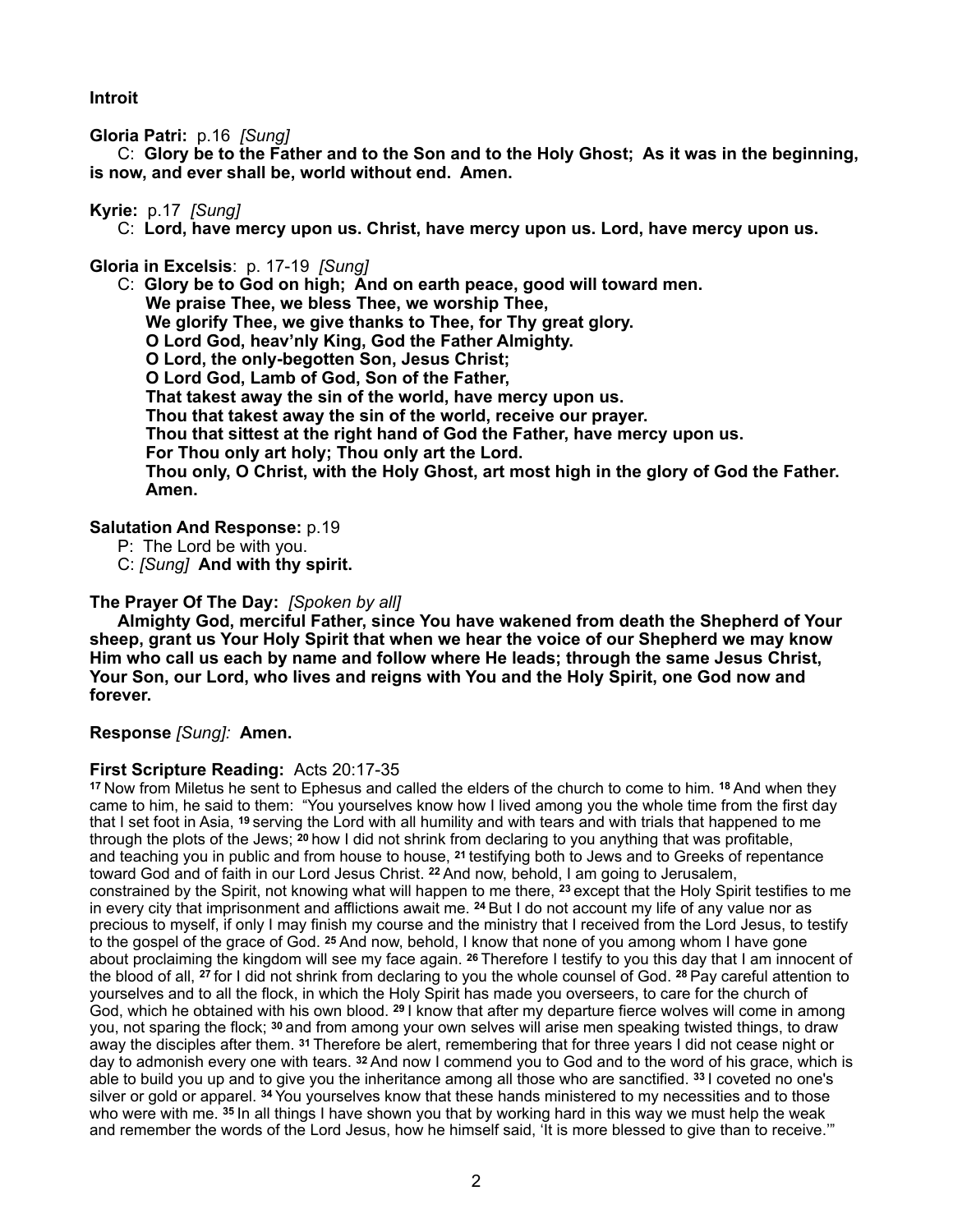## **Epistle Reading:** Revelation 7:9-17

**<sup>9</sup>**After this I looked, and behold, a great multitude that no one could number, from every nation, from all tribes and peoples and languages, standing before the throne and before the Lamb, clothed in white robes, with palm branches in their hands, **10** and crying out with a loud voice, "Salvation belongs to our God who sits on the throne, and to the Lamb!" **11** And all the angels were standing around the throne and around the elders and the four living creatures, and they fell on their faces before the throne and worshiped God, **12** saying, "Amen! Blessing and glory and wisdom and thanksgiving and honor and power and might be to our God forever and ever! Amen." **13** Then one of the elders addressed me, saying, "Who are these, clothed in white robes, and from where have they come?" **14** I said to him, "Sir, you know." And he said to me, "These are the ones coming out of the great tribulation. They have washed their robes and made them white in the blood of the Lamb. **<sup>15</sup>**"Therefore they are before the throne of God, and serve him day and night in his temple; and he who sits on the throne will shelter them with his presence. **16** They shall hunger no more, neither thirst anymore; the sun shall not strike them, nor any scorching heat. **17** For the Lamb in the midst of the throne will be their shepherd, and he will guide them to springs of living water, and God will wipe away every tear from their eyes."

## **Gradual**

## **The Sentence Of The Season**

## **The "Triple Hallelujah":**

## C: *[Sung]* **Hallelujah! Hallelujah! Hallelujah!**

P: The Holy Gospel that is appointed to be read for today is from the Gospel of St. John, chapter 10, beginning with the 22nd verse.

### C:*[Sung]* **Glory be to Thee, O Lord!**

#### **The Gospel Reading:** John 10:22-30

**<sup>22</sup>**At that time the Feast of Dedication took place at Jerusalem. It was winter, **23** and Jesus was walking in the temple, in the colonnade of Solomon. **24** So the Jews gathered around him and said to him, "How long will you keep us in suspense? If you are the Christ, tell us plainly." **25** Jesus answered them, "I told you, and you do not believe. The works that I do in my Father's name bear witness about me, **26** but you do not believe because you are not among my sheep. **27** My sheep hear my voice, and I know them, and they follow me. **28** I give them eternal life, and they will never perish, and no one will snatch them out of my hand. **29** My Father, who has given them to me, is greater than all, and no one is able to snatch them out of the Father's hand. **30** I and the Father are one."

- P: Here ends the reading of the Holy Gospel.
- C:*[Sung]* **Praise be to Thee, O Christ!**

## **The Nicene Creed** p. 22

 **I believe in one God, the Father Almighty, Maker of heaven and earth and of all things visible and invisible.** 

 **And in one Lord Jesus Christ, the only-begotten Son of God, begotten of His Father before all worlds, God of God, Light of Light, Very God of Very God, Begotten, not made, Being of one substance with the Father, By whom all things were made; Who for us men and for our salvation came down from heaven And was incarnate by the Holy Ghost of the Virgin Mary And was made man; And was crucified also for us under Pontius Pilate. He suffered and was buried; And the third day He rose again according to the Scriptures; And ascended into heaven, And sitteth on the right hand of the Father; And He shall come again with glory to judge both the quick and the dead; Whose kingdom shall have no end.** 

 **And I believe in the Holy Ghost, The Lord and Giver of Life, Who proceedeth from the Father and the Son, Who with the Father and the Son together is worshiped and glorified, Who spake by the Prophets. And I believe one holy Christian and Apostolic Church. I acknowledge one Baptism for the remission of sins, And I look for the resurrection of the dead, And the life of the world to come. Amen.**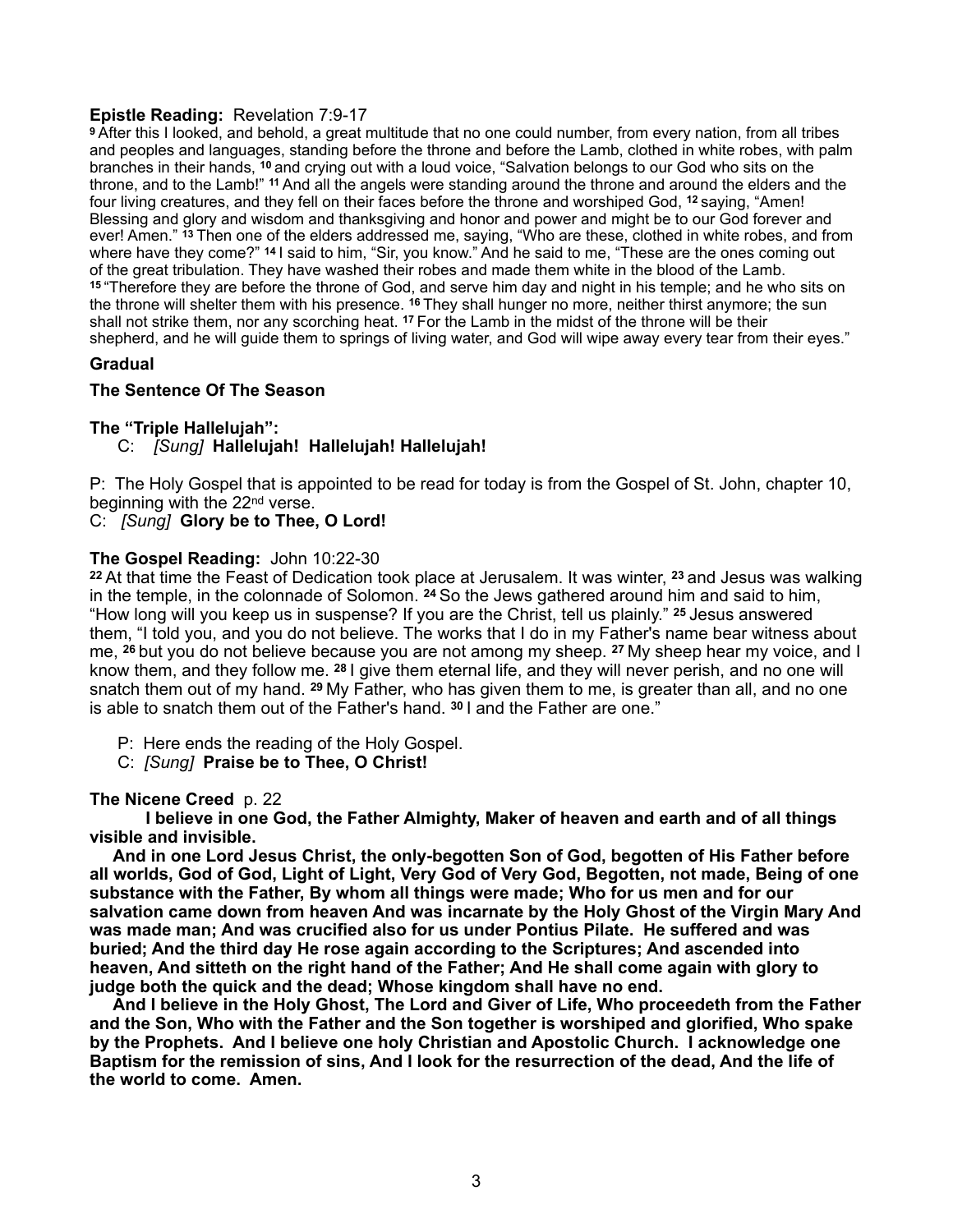**Sermon Hymn:** TLH 648 "I Am Jesus' Little Lamb"

 **I am Jesus' Little Lamb, Ever glad at heart I am; For my Shepherd gently guides me, Knows my need, and well provides me, Loves me ev'ry day the same, Even calls me by my name.** 

 **Day by day, at home, away, Jesus is my Staff and Stay. When I hunger, Jesus feeds me, Into pleasant pastures leads me; When I thirst, He bids me go Where the quiet waters flow.** 

 **Who so happy as I am, Even now the Shepherd's lamb? And when my short life is ended, By His angel host attended, He shall fold me to His breast, There within His arms to rest. Amen.** 

**Sermon:** "Who Do You Listen To? Who Do You Follow?" Text: John 10:22-30

*(Usual time for The Offering – offering plates are at the entrances or can be mailed or given online.)* 

**Offertory** p. 22 *[Sung]*

 **Create in me a clean heart, O God, and renew a right spirit within me. Cast me not away from Thy presence, and take not Thy Holy Spirit from me. Restore unto me the joy of Thy salvation; And uphold me with Thy free spirit. Amen.**

#### **Prayers**

## **THE ORDER OF HOLY COMMUNION**

*[We invite those who are communicant members of sister Lutheran Congregations, in the fellowship of LC-MS, and are repentant, to commune with us.]* 

#### **The Preface:** p. 24 *[Responses Sung]*

- P: The Lord be with you.
- C: **And with thy spirit.**
- P: Lift up your hearts.
- C: **We lift them up unto the Lord.**
- P: Let us give thanks unto the Lord, our God.
- C: **It is meet and right so to do.**
- P:It is truly meet, right and salutary that we should at all time and in all places give thanks unto Thee, O Lord, holy Father, almighty, everlasting God ….

#### **The Proper Preface** p. 25

 P: …. therefore with angels and archangels, and with all the company of heaven, we laud and magnify Thy glorious name, evermore praising Thee and singing:

**The Sanctus:** p. 26 *[Sung]*

 **Holy, holy, holy, Lord God of Sabaoth; Heav'n and earth are full of Thy glory; Hosanna, Hosanna, Hosanna in the highest. Blessed is He, Blessed is He, Blessed is He that cometh in the Name of the Lord. Hosanna, Hosanna, Hosanna in the highest.** 

**The Lord's Prayer:** p. 27

 **Our Father who art in heaven, hallowed be Thy name; Thy kingdom come; Thy will be done on earth as it is in heaven; Give us this day our daily bread; And forgive us our trespasses as we forgive those who trespass against us; And lead us not into temptation; But deliver us from evil;** 

 *[Sung]* **For Thine is the kingdom and the power and the glory forever and ever. Am***e***n**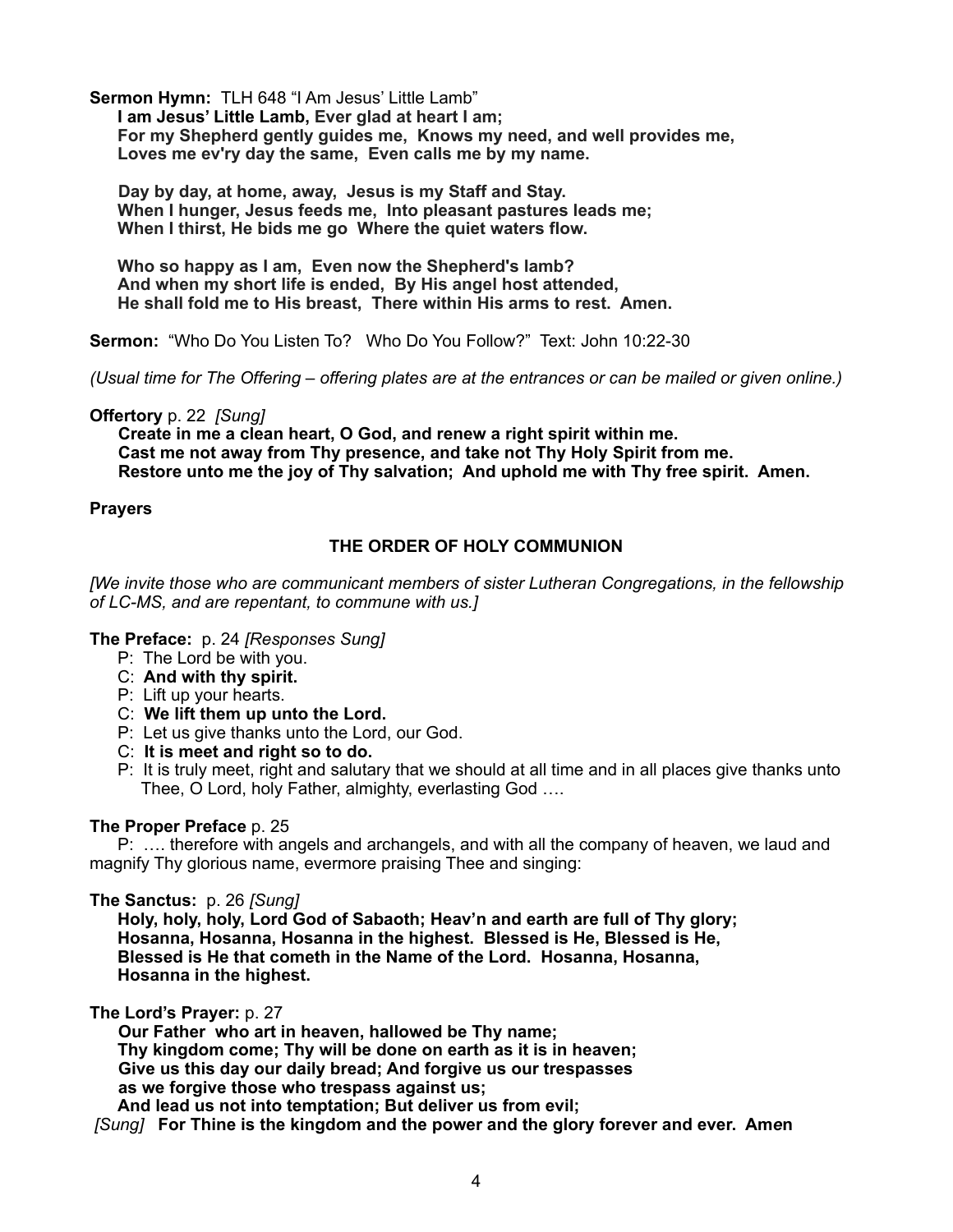#### **The Words of Institution:** p . 27

Our Lord Jesus Christ, the same night in which He was betrayed, took bread; and when He had given thanks, He brake it and gave it to His disciples, saying, "Take eat; this is My body, which is given for you. This do in remembrance of me."

 After the same manner also He took the cup when He had supped, and when He had given thanks, He gave it to them, saying, "Drink ye all of it; this cup is the New Testament in My blood, which is shed for you for the remission of sins. This do, as oft as ye drink it, in remembrance of Me."

**The Pax Domini: p. 27**  P: The peace of the Lord be with you always. C: *[Sung]* **A - - - - men.** 

#### **The Agnus Dei:** p. 28 *[Sung]*

**O Christ, Thou Lamb of God, that takest away the sin of the world, have mercy upon us. O Christ, Thou Lamb of God, that takest away the sin of the world, have mercy upon us. O Christ, Thou Lamb of God, that takest away the sin of the world, Grant us Thy peace. A - - - - - - men.** 

#### **The Distribution**

**Distribution Hymns:** TLH 368 "The Lord My Pasture Shall Prepare"

 **The Lord my pasture shall prepare And feed me with a shepherd's care; His presence shall my wants supply And guard me with a watchful eye; My noonday walks He shall attend And all my midnight hours defend.** 

 **When in the sultry glebe I faint Or on the thirsty mountain pant, To fertile vales and dewy meads My weary, wand'ring steps He leads, Where peaceful rivers, soft and slow, Amid the verdant landscape flow.** 

 **Tho' in the paths of death I tread, With gloomy horrors overspread, My steadfast heart shall fear no ill, For Thou, O Lord, art with me still; Thy friendly crook shall give me aid And guide me thro' the dreadful shade.** 

 **Tho' in a bare and rugged way, Thro' devious lonely wilds, I stray, Thy bounty shall my pains beguile; The barren wilderness shall smile, With sudden greens and herbage crowned, And streams shall murmur all around. Amen.** 

 TLH 200: "I Know That My Redeemer Lives"  **I know that my Redeemer lives; What comfort this sweet sentence gives! He lives, He lives, who once was dead; He lives, my everlasting Head.**

 **He lives triumphant from the grave, He lives eternally to save, He lives all-glorious in the sky, He lives exalted there on high.** 

 **He lives to bless me with His love, He lives to plead for me above, He lives my hungry soul to feed, He lives to help in time of need.** 

 **He lives to grant me rich supply, He lives to guide me with His eye, He lives to comfort me when faint, He lives to hear my soul's complaint.** 

 **He lives to silence all my fears, He lives to wipe away my tears, He lives to calm my troubled heart, He lives all blessings to impart.**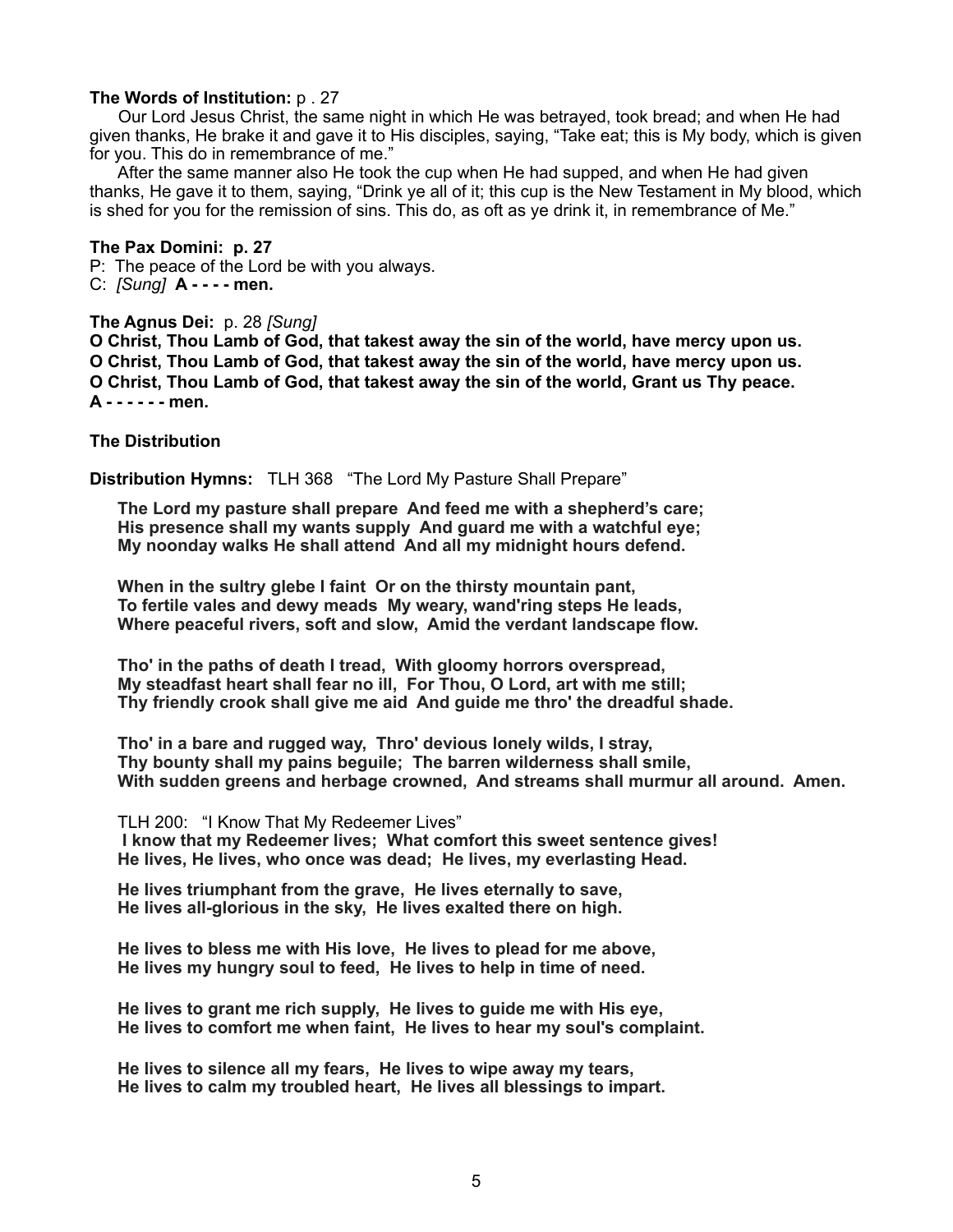**He lives, my kind, wise, heavenly Friend, He lives and loves me to the end; He lives, and while He lives, I'll sing; He lives, my Prophet, Priest, and King.** 

 **He lives and grants me daily breath; He lives and I shall conquer death; He lives my mansion to prepare; He lives to bring me safely there.** 

 **He lives, all glory to His name! He lives, my Jesus, still the same. Oh, the sweet joy this sentence gives, "I know that my Redeemer lives!" Amen.** 

**The Nunc Dimittus:** p. 29 *[sung]*

**Lord, now lettest Thou Thy servant depart in peace according to Thy Word, For mine eyes have seen Thy Salvation: which Thou hast prepared before the Face of all people, a Light to lighten the Gentiles and the Glory of Thy people Israel. Glory be to the Father and to the Son and to the Holy Ghost; As it was in the beginning, is now, and ever shall be, world without end. Amen.**

**The Thanksgiving:** p. 30

P: Oh, give thanks unto the Lord, for He is good.

C: *[Sung]* **And His mercy endureth forever.** 

#### **The Thanksgiving Prayer:** pp. 30-31

P: We give thanks to Thee, Almighty God, that You have refreshed us through this salutary gift; and we beseech You that of Your mercy You would strengthen us through the same in faith towards You and in fervent love toward one another; through Jesus Christ, our Lord, who liveth and reigneth with Thee and the Holy Ghost, ever one God, world without end.

C: *[Sung]* **A- - - - - men.** 

### **The Benedicamus:** p. 31

P: The Lord be with you.

C: *[Sung]* **And with thy spirit.**

- P: Bless we the Lord.
- C: *[Sung]* **Thanks be to God.**

**The Benediction:** p. 31

 P: The Lord bless you and keep you, The Lord make His face shine upon you and be gracious unto you. The Lord lift up His countenance upon you and give you peace. C:*[Sung]* **Amen, Amen, Amen!**

**Closing Hymn:** TLH 207, vs. 3 "Like The Golden Sun Ascending" **Though I be by sin o'ertaken, Though I lie in helplessness, Though I be by friends forsaken And must suffer sore distress, Though I be despised, contemned, And by all the world condemned, Though the dark grave yawn before me, Yet the light of hope shines o'er me. Amen.** 

#### **Silent Prayer Announcements**

#### **HAVE A BLESSED WEEK!**

\* \* \* \* \* \* \* \* \* \* \* \* \* \* \* \* \* \* \* \* \* \* \* \* \* \* BAPTISM BIRTHDAYS: Schubert - Corina Henderson, Eric Lofton, Troy Ludwig and Tyler Walkenhorst. (NOTE: Please call or text Pastor with prayer requests and birthdays.)

ORGANISTS: Babbtown – Arline Mueller; Schubert – Keith Bohl. USHERS this Sunday: Jerry Bartel and George Kuhlmann. USHERS next Sunday: Jerry Bartel and Mike Forbis. COMMUNION ASSISTANT: Allan Forbis.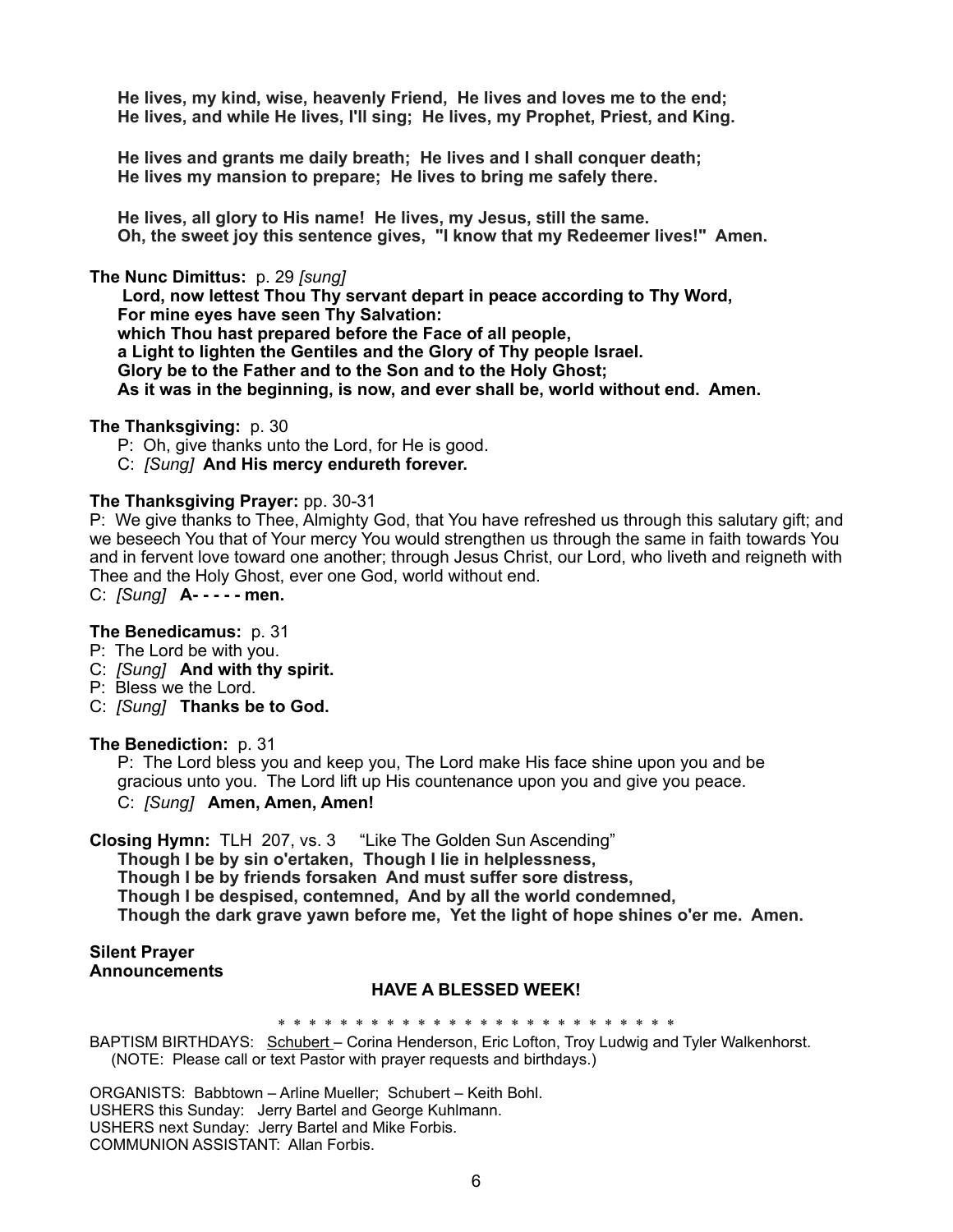\* \* \* \* \* \* \* \* \* \* \* \* \* \* \* \* \* \* \* \* \* \* \* \* \* \*

A WARM WELCOME TO EACH OF YOU in the Name of our risen Savior, Christ Jesus, our Good Shepherd. Today's Gospel reminds us that Jesus is the Good Shepherd and we are His sheep. We hear His voice, obey it and follow Him. A special greeting to our guests and those joining us online.

A HAPPY MOTHER'S DAY to all of our mothers. We thank God for the love and sacrifice of mothers and pray for His blessing upon our mothers and our families.

IN THANKSGIVING TO GOD and in celebration of families we are participating in the special Lutherans for Life Diaper Drive beginning today. Bring disposable diapers of any size to church between Mother's day and Father's Day as a way to thank your family for giving you life! Diapers collected will be distributed to ministries that help families.

TODAY: Pick up your May Newsletter or get it online also pick up the June "Lutheran Witness"

MONDAY: Ladies Bible Study, Blessings and Beyond , 1:00 p.m.

WEDNESDAY, May 11, to Wednesday, May 18, Pastor will be on vacation. If you have an emergency you can call an Elder or Pastor's mobile phone at 573-353-9540. Elders are: Dennis Luetkemeyer, Mark Russell, and Gene Walkenhorst.

MAY 22: The Youth that are going to the National Youth Gathering are hosting a fundraising Pancake Breakfast following worship.

MAY 26: Ascension Worship, 7:00 p.m.

VBS is coming. Plan to help. Invite your friends and neighbors. Come and enjoy, June 5-9. See attached flyers.

LIFE THOUGHTS IN THE CHURCH YEAR: **–** "My body, my choice," says a sinful world. "You did not choose me, but I chose you" (John 15:16), answers a loving God. Motherhood comes about by His gift, not because of our will. Choice forces us to look out only for number one, but grace invites us to "love one another as I have loved you" (John 15:12). Praise the Lord for mother's love!

ATTENDANCE LAST SUNDAY: Babbtown, 22; Schubert, 101.

\* \* \* \* \* \* \* \* \* \* \* \* \* \* \* \* \* \* \*

**Thanks be to God that we have the opportunity to gather in worship each week. Make worship and Bible Study and the Lord's Supper a high priority in your life.** 

**Babbtown Schubert** 

| 8:00 a.m., Sunday Worship | 9:15 a.m., Sunday School    |
|---------------------------|-----------------------------|
| 9:10 a.m., Sunday School  | 9:30 a.m., Bible Study      |
| and Bible Study           | 10:00 a.m., Worship Service |

\* \* \* \* \* \* \* \* \* \* \* \* \* \* \* \* \* \* \* \* \* \* \* \* \* \*

**Cover pic artwork:** Text from John 10:27 **The Lutheran Hymnal:** St. Louis: Concordia Publishing House, © 1941.

Hymn #436: Scripture: Psalm 23; The Lord's my Shepherd; Author: Francis Rous (1850); Tune: Belmont Composer: William Gardiner (1812).

Hymn #648: Scripture: John 21:15; German: Weil ich Jesu Schaflein bin; I am Jesus' Little Lamb ; Author: Henriette L. von Haymn (1778); Tune: Weil Ich Jesu Schaflein Bin; Source: "Bruder Choral–Buch," 1784.

Hymn #368: Scripture: Psalm 23; The Lord My Pasture Shall Prepare; Author Joseph Addison (1712); Tune: Surrey; Composer: Henry Carey (1723, alt.)

Hymn #200: Scripture: Job 19:25-27; I know that My Redeemer Lives; Tune: Duke Street; Composer: John Hatton (1793). Hymn #207: Scripture: Acts 2:32; Like the golden sun ascending; Danish Title: Som den gyldne Sol frembryder; Author: Thomas

 Kingo (1689, cento); Tr: George T. Tygh (1908); Tune: Verde Munter; Composer: Hohann Schop (1642). **Bible Readings:** The Holy Bible, English Standard Version. ESV® Text Edition: 2016. Copyright © 2001 by [Crossway Bibles, a publishing](https://www.crossway.org/)  [ministry of Good News Publishers.](https://www.crossway.org/)

\* \* \* \* \* \* \* \* \* \* \* \* \* \* \* \* \* \* \* \* \* \* \* \* \* \*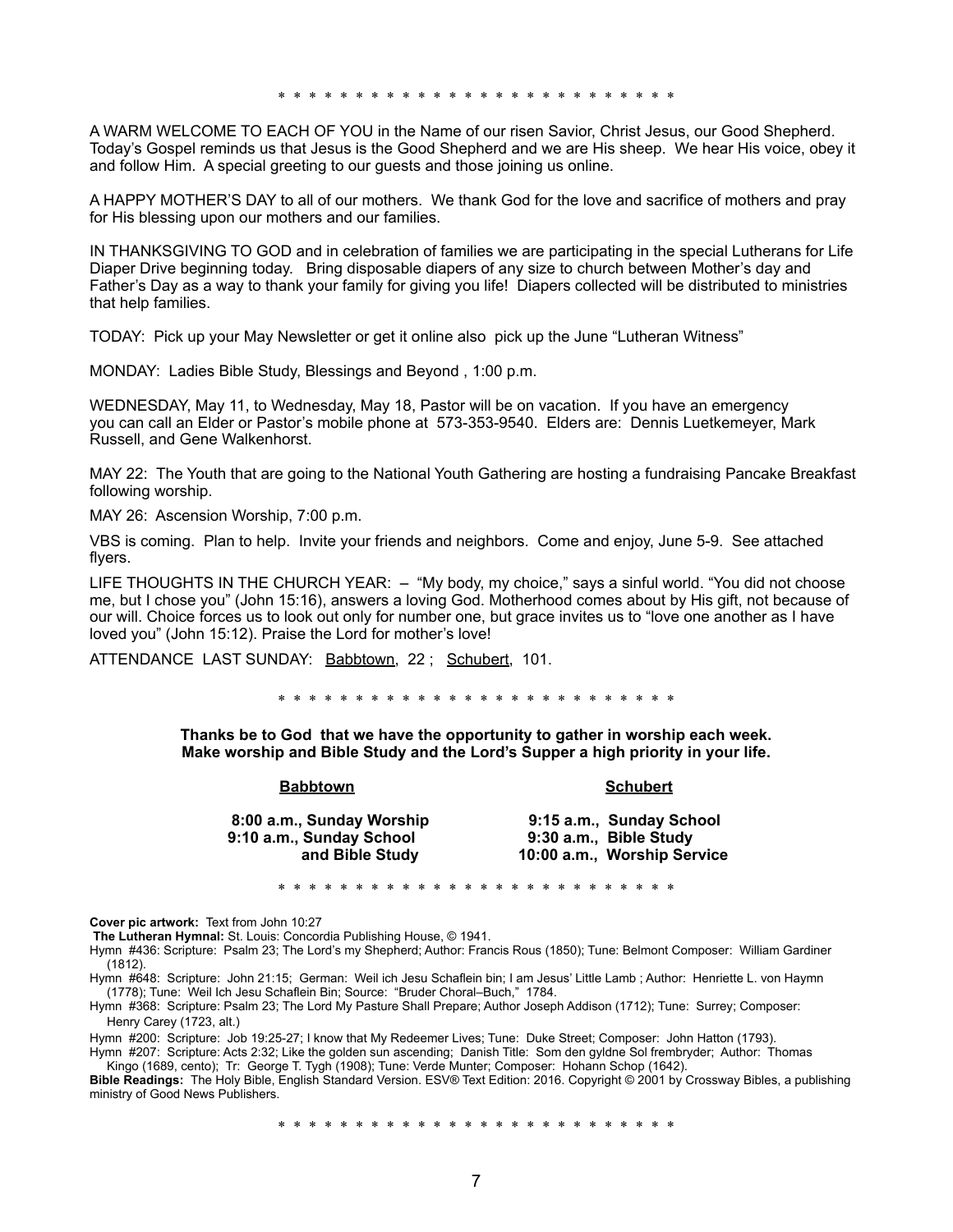

Make plans to stay after church for a

## **PANCAKE AND SAUSAGE BREAKFAST**

Sunday, May 22nd

Sponsored by Youth Group

Free will donations will go toward NYG trip to Houston!

\* \* \* \* \* \* \* \* \* \* \* \* \* \* \* \* \* \* \* \* \* \* \* \* \* \* \* \* \* \* \* \* \*





## **CALVARY NEWS**

## **CALVARY INSIDER –** What happened at Calvary this week?



•Thank you to everyone who attended the Crimson & Silver Dinner Auction on April 30. Over \$55,000 was raised to support the THIS! The full student experience at Calvary! •"Senior Spotlight" posts have begun on Facebook. We are thrilled to honor each senior in the Class of 2022 by sharing their favorite memories and future plans. •This past week was Teacher Appreciation Week, and teachers were spoiled with thoughtful gifts and treats throughout the week. The week ended with an all-school BBQ lunch provided by the Kollmeyer family, Tom Procter, and Steve Johnson. •Calvary's band, choir, and dance class hosted a beautiful evening for their Performing Arts Night on Friday.

**LIONS ATHLETICS –** Upcoming sporting events – GO LIONS!!

- Mon, May 9 Golf Districts @ The Golf Club at Deer Chase
- Tues, May 10 @ 5:30 p.m. Baseball @ Higbee
- Wed, May 11 to Fri, May 13 Archery NASP Nationals @ Louisville, KY
- Sat, May 14 Track Sectionals Check our website calendar of events at CalvaryLHS.org as details are announced!

**PETTING ZOO RESCHEDULED –** Due to the rainy weather, Calvary Lutheran FFA's Petting Zoo/ Agriculture Day has been rescheduled for Tuesday, May  $9<sup>th</sup>$ , from 9:00 a.m. to 2:30 p.m. The event, taking place on-campus at Calvary, is open to anyone who would like to attend. If you have questions about the event you may contact Hanna Henley at [henleyh@calvarylhs.org](mailto:henleyh@calvarylhs.org).

**ALUMNI BASKETBALL HIATUS –** Due to major events in the lives of our alumni during the same weekend, Calvary will NOT host the CLHS Alumni Basketball Tournament this year.

**CALVARY BENEFIT GOLF TOURNAMENT –** Register your team today for Friday, June 3rd at Tanglewood! Flights will begin at 8:00 and 1:00. Other than playing golf, there are a number of ways to support this fundraiser through serving on a committee, volunteering for the day or sponsoring a part of the event. Contact John Christman at Calvary or register online at calvarylhs.org/tournament.

**DOLLARS ARE AVAILABLE!!** – Are you taking advantage of Thrivent Action Teams? Each member has \$500 per calendar year to spend on a service event or fundraiser (\$250 at a time, for 2 events). Signing up is easy! Please consider putting your funds to use with a service event (we have a list of needs!) or fundraiser for Calvary. Contact the office for a "How-To" document or call your Thrivent representative.

**GRADUATION SERVICE –** Calvary will celebrate God's blessings in the graduating class of 2022 on Saturday, May 28<sup>th</sup>, at 10 a.m.